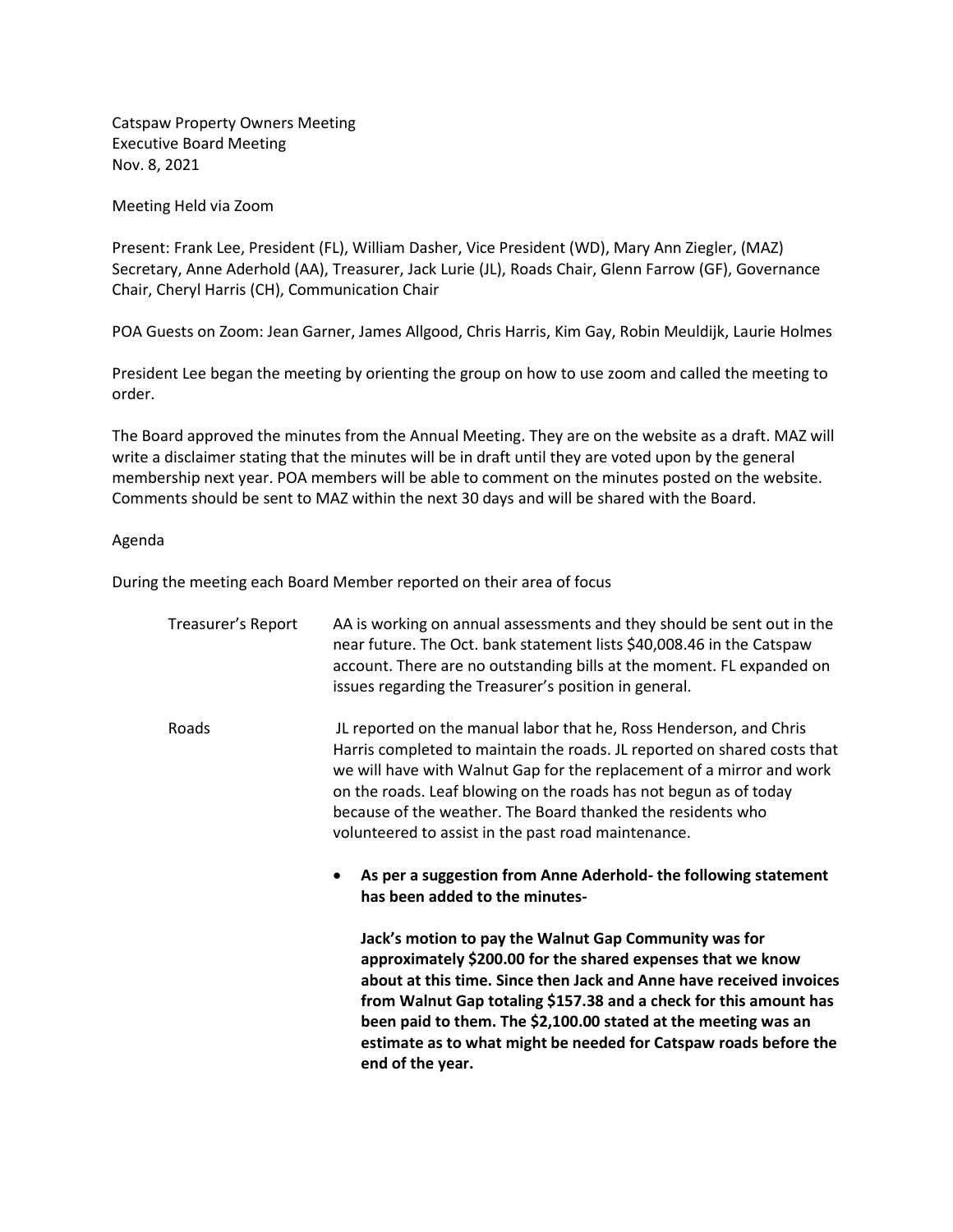## **Original Statement Made in the Minutes**

A motion made to approve the payment of \$2,100 in shared expenses with Walnut Gap and to cover leaf blowing. JL made the motion and Glenn seconded. Vote was unanimous. Leaf blowing will only occur on roads with ditches.

Governance Glenn liked the format of zooming for a future meeting with the Governance committee. The committee will be discussing assessment fees within the Community. This would mean a change in bylaws. The Governance committee is comprised of Randy Aderhold, Frank Lee, and Mark Dillard (still pending).

> FL explained that each Chair of a committee will select their own members for the committee

- Communication CH has reorganized the website and added documents to it. It has been updated and reflects the community more accurately and is user friendly. Members on the Communication Committee include CH, MAZ, Laurie Holmes, and Susan Henderson. FL asked if we could find out how many times people have been on the site and CH stated that this could be looked into. We will be having a photo gallery on the website where individuals can post their pictures. FL felt we could send a message to people thanking them for visiting the website.
- Discussion on hearsay information regarding Board business appears to have been shared in the past. It was recommended that Committees send out their agendas and have them posted on the website. This would allow the general membership to respond to those topics being discussed prior to the Committee's meetings and making recommendations.
- It was suggested that the Board host a Zoom meeting for the Annual Meeting. This would allow more POA members to actively attend the Annual Meeting "in person". One of our goals will be to improve communication on the issues within the community so members can make informed decisions on Catspaw issues. A list of pros and cons could be generated with the focus on those issues that the committees would be considering.

Discussed the Pluses and Deltas of the October16, 2021 Annual Meeting-

FL led the discussion regarding the location and date of the past Annual Meeting of the POA Home Owners Association- there were minimal comments generated. It appeared that most members present felt the Meeting went well. Discussion regarding past meetings and how they occurred was generated.

The Board brought up the issue concerning how to get more participation within the community. There are basically two groups in Catspaw- those who have homes in the community and those who own lots without houses on them.